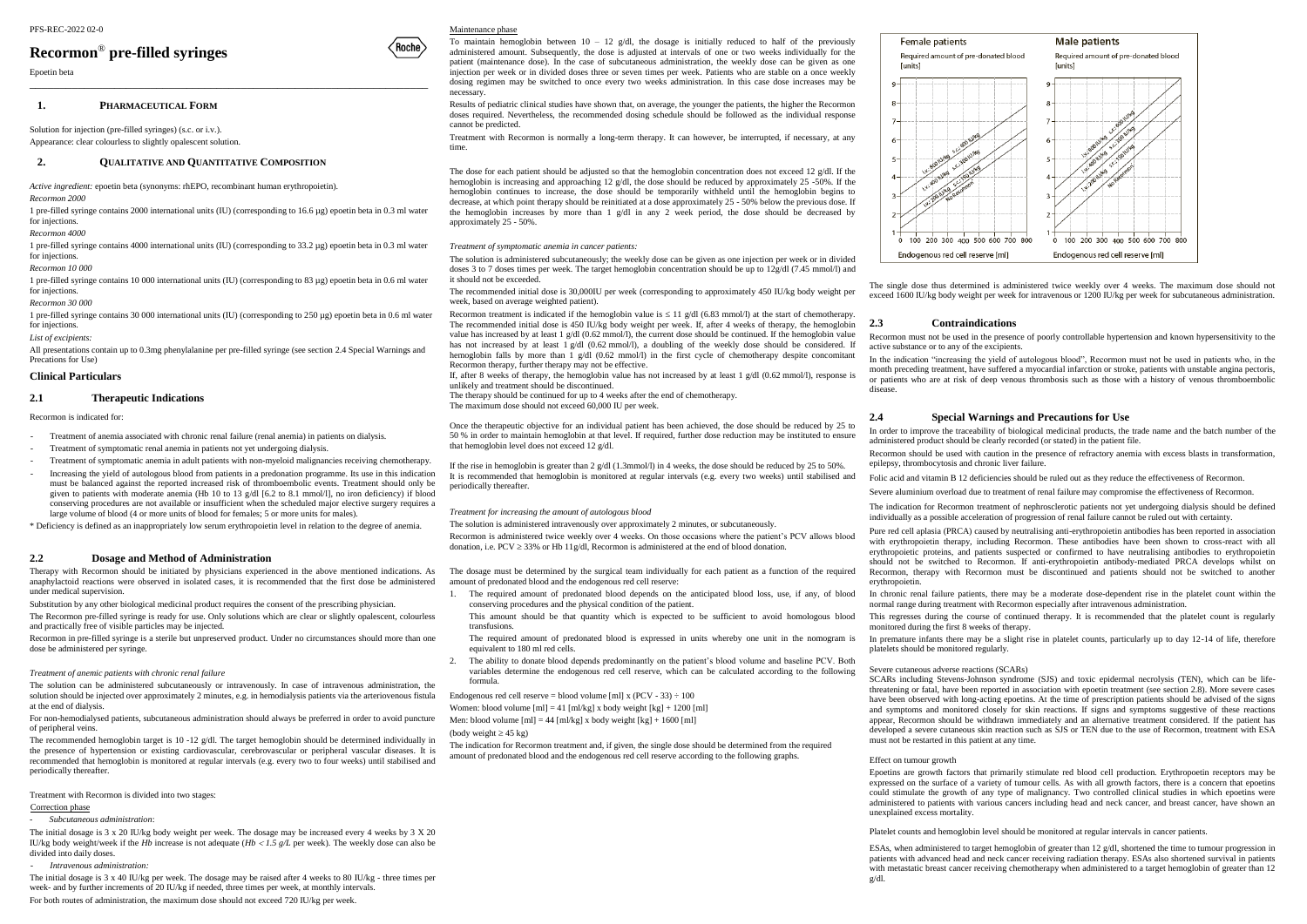In patients in an autologous blood predonation programme there may be an increase in platelet count, mostly within the normal range. Therefore, it is recommended that the platelet count could be determined at least once a week in these patients. If there is an increase in the platelets of more than  $150 \times 10^9$  /l or if platelets rise above the normal range, treatment with Recormon should be discontinued.

In chronic renal failure patients an increase in heparin dose during hemodialysis is frequently required during the course of therapy with Recormon as a result of the increased packed cell volume. Occlusion of the dialysis system is possible if heparinisation is not optimum.

Early shunt revision and thrombosis prophylaxis by administration of acetylsalicylic acid, for example, should be considered in chronic renal failure patients at risk of shunt thrombosis.

Serum potassium levels should be monitored regularly during Recormon therapy. Potassium elevation has been reported in a few uremic patients receiving Recormon, though causality has not been established. If an elevated or rising serum potassium level is observed, consideration should be given to ceasing Recormon administration until the level has been corrected.

For use of Recormon in an autologous blood predonation programme, the official guidelines on principles of blood donation must be considered, in particular:

- only patients with a PCV  $\geq$  33% (hemoglobin  $\geq$  11 g/dl [6.83 mmol/l]) should donate;

special care should be taken with patients below 50 kg body weight;

- the single volume drawn should not exceed approx. 12% of the patient's estimated blood volume. Treatment should be reserved for patients in whom it is considered of particular importance to avoid homologous

blood transfusion, taking into consideration the risk/benefit assessment for homologous transfusions. Misuse by healthy persons may lead to an excessive increase in packed cell volume. This may be associated with

life-threatening complications of the cardiovascular system.

Recormon in pre-filled syringe contains up to 0.3 mg phenylalanine/syringe as an excipient. Therefore, this should be taken into consideration in patients affected with severe forms of phenylketonuria.

#### *Laboratory tests*

Platelet counts and haematocrit/haemoglobin levels should be monitored at regular intervals in all patients. In patients with chronic kidney disease, serum potassium elevation has been reported in patients receiving Recormon, though causality has not been established. If an elevated or rising potassium level is observed then consideration should be given to interrupting Recormon administration until the level has been corrected.

#### **2.5 Pregnancy and Lactation**

Animal experiments have yielded no indications of teratogenic effects of epoetin beta in dosing regimens that do not lead to an unphysiologically high PCV. No adequate experience in human pregnancy and lactation has been gained, but a potential risk appears to be minimal under therapeutic conditions.

Therefore, oral iron substitution of 200 to 300 mg  $Fe<sup>2+</sup>/day$  is recommended in all patients with serum ferritin values below 100 µg/l or transferrin saturation below 20%. In addition, transient increases in serum potassium and phosphate levels have been observed in isolated cases. These parameters should be monitored regularly.

#### **2.6 Effects on Ability to Drive and Use Machines**

Recormon has no or negligible influence on the ability to drive and use machines.

In some patients, a fall in serum iron parameters is observed. Therefore, oral iron substitution of 200 - 300 mg  $Fe<sup>2+</sup>/day$  is recommended in all patients with serum ferritin values below 100 µg/l or transferrin saturation below 20 %. In patients with multiple myeloma, non-Hodgkin's lymphoma or chronic lymphocytic leukemia, with transferrin saturation below 25%, 100mg intravenous  $Fe^{3+}$  /week has also been used.

## **2.7 Undesirable Effects**

Based on results from clinical trials including 1725 patients approximately 8% of patients treated with Recormon are expected to experience adverse reactions. Undesirable effects during treatment with Recormon are observed predominantly in patients with chronic renal failure or underlying malignancies and are most commonly an increase in blood pressure or aggravation of existing hypertension and headache.

Severe cutaneous adverse reactions (SCARs) including Stevens-Johnson syndrome (SJS) and toxic epidermal necrolysis (TEN), which can be life-threatening or fatal, have been reported in association with epoetin treatment (see section 2.4).

As there are indications of a temporary iron deficiency, all patients should be treated orally with 300 mg  $Fe^{2+}/day$ from start of Recormon treatment up to normalisation of ferritin values. If, despite oral iron substitution, iron deficiency (ferritin below or equal to 20 µg/l or transferrin saturation below 20%) develops, the additional intravenous administration of iron should be considered.

#### **Cardiovascular system**

*Anemic patients with chronic renal failure*:

The most frequent undesirable effect during treatment with Recormon is an increase in blood pressure or aggravation of existing hypertension, especially in cases of rapid PCV increase. These increases in blood pressure can be treated with medicinal products. If blood pressure rises cannot be controlled by drug therapy, a transient interruption of Recormon therapy is recommended.

Adverse drug reactions from clinical trials (Table 1, Table 2 and Table 3) are listed by MedDRA system organ class. The corresponding frequency category for each adverse drug reaction is based on the following convention: very common (≥1/10), common (≥1/100 to <1/10), uncommon (≥1/1,000 to <1/100), rare (≥1/10,000 to <1/1000), very rare  $(<1/10,000)$ .

Particularly at the beginning of therapy, regular monitoring of blood pressure is recommended, including between dialyses.

Hypertensive crisis with encephalopathy-like symptoms (e.g. headaches and confused state, sensorimotor disorders - such as speech disturbance or impaired gait - up to tonoclonic seizures) may occur, also in individual patients with otherwise normal or low blood pressure. This requires the immediate attention of a physician and intensive medical care. Particular attention should be paid to sudden stabbing migraine-like headaches as a possible warning sign.

#### *Patients with cancer:*

Occasionally, there may be an increase in blood pressure which can be treated with drugs. It is therefore recommended to monitor blood pressure, in particular in the initial treatment phase. Headache may also occur occasionally.

#### **Blood**

#### *Anemic patients with chronic renal failure*:

Shunt thromboses may occur, especially in patients who have a tendency to hypotension or whose arteriovenous fistulae exhibit complications (e.g. stenoses, aneurysms), see section 3.4 Special Warnings and Special Precautions. In most cases, a fall in serum ferritin values simultaneous with a rise in packed cell volume is observed.

In very rare cases, neutralising anti-erythropoietin antibodies with or without pure red cell aplasia (PRCA) occurred during rHuEPO therapy. In case PRCA is diagnosed, therapy with erythropoietin must be discontinued and patients should not be switched to another erythropoietic substance.

#### *Premature infants*:

Erythropoetin is a growth factor that primarily stimulates red cell production. Erythropoetin receptors may be expressed on the surface of a variety of tumour cells. There is insufficient information to establish whether the use poetin products have an adverse effect on time to tumour progression or progression free survival.

studies explored the effect of epoetins on survival and/or tumour progression with higher hemoglobin targets.

randomised placebo-controlled study using epoetin alfa in 939 metastatic breast cancer patients study drug was inistered to attempt to maintain hemoglobin levels between 12 and 14  $g/dl$ . At four months, death attributed to ase progression was higher (6% vs 3%) in women receiving epoetin alfa. The overall mortality was ificantly higher in the epoetin alfa arm.

In most cases, a fall in serum ferritin values is observed.

#### *Patients with cancer:*

In another placebo-controlled study using epoetin beta in 351 patients with head and neck cancer, study drug was administered to maintain the hemoglobin levels of 14  $\alpha$ /dl in women and 15  $\alpha$ /dl in men. Locoregional progression free survival was significantly shorter in patients receiving epoetin beta. The results of this study were confounded by imbalances between the treatment groups, especially with regard to tumour localization, smoking status and the eity of the study population.

n, several other studies have shown a tendency to improved survival suggesting that epoetin has no ffect on tumour progression.

are cases, neutralising anti-erythropoietin antibodies with or without pure red cell aplasia (PRCA) during rHuEPO therapy.

Clinical studies have shown a higher frequency of thromboembolic events in cancer patients treated with Recormon compared to untreated controls or placebo. In patients treated with Recormon, this incidente is 5.9% compared to 4.2% in controls; this is not associated with any increase in thromboembolic mortality compared with controls.

> Pharmacokinetic investigations in healthy volunteers and uremic patients show that the half-life of intravenously administered epoetin beta is between 4 and 12 hours and that the distribution volume corresponds to one to two es the plasma volume. Analogous results have been found in animal experiments in uremic and normal rats. er subcutaneous administration of epoetin beta to uremic patients, the protracted absorption results in a serum centration plateau, whereby the maximum concentration is reached after an average of 12 to 28 hours. The hinal half-life is higher than after intravenous administration, with an average of 13 to 28 hours.

#### *Patients in an autologous blood predonation programme*:

Patients in an autologous blood predonation programme have been reported to show a slightly higher frequency of thromboembolic events. However, a causal relationship with Recormon treatment could not be established.

#### **Others**

Rarely, skin reactions such as rash, pruritus, urticaria or injection site reactions may occur. In isolated cases, anaphylactoid reactions have been reported. However, in controlled clinical studies no increased incidence of hypersensitivity reactions was found.

In isolated cases, particularly when starting treatment, flu-like symptoms such as fever, chills, headaches, pain in the limbs, malaise and/or bone pain have been reported. These reactions were mild or moderate in nature and subsided after a couple of hours or days.

#### Tabulated summary of adverse drug reactions from clinical trials:

Table 1: Adverse drug reactions occurring in anemic patients due to chronic kidney disease, treated with Recormon

| <b>System Organ Class</b>                   | <b>Frequency Category</b> | of ep |
|---------------------------------------------|---------------------------|-------|
| <b>Vascular Disorders</b>                   |                           |       |
| Hypertension                                | Common                    | Two   |
| Hypertensive crisis                         | Uncommon                  |       |
| <b>Nervous System Disorders</b>             |                           | In a  |
| Headache                                    | Common                    | admi  |
| <b>Blood and Lymphatic System Disorders</b> |                           | disea |
| Shunt thrombosis                            | Rare                      | signi |
| Thrombocytosis                              | Very rare                 |       |

Table 2: Summary of adverse drug reactions occurring in cancer patients receiving chemotherapy with symptomatic anaemia treated with Recormon

| <b>System Organ Class</b>                   | <b>Frequency Category</b> | heterogene     |
|---------------------------------------------|---------------------------|----------------|
| <b>Vascular Disorders</b>                   |                           |                |
| Hypertension                                | Common                    | In addition    |
| <b>Nervous System Disorders</b>             |                           | negative e     |
| Headache                                    | Common                    | In very ra     |
| <b>Blood and Lymphatic System Disorders</b> |                           |                |
| Thromboembolic event                        | Common                    | 3 <sub>2</sub> |
|                                             |                           |                |

Table 3: Summary of adverse drug reactions occurring in patients in autologous blood predonation programme treated with Recormon

| <b>System Organ Class</b>       | Frequency | tıme         |
|---------------------------------|-----------|--------------|
| <b>Nervous System Disorders</b> |           | Afte         |
| Headache                        | Common    | cono<br>tern |

#### **2.8 Postmarketing Experience**

The following adverse drug reactions have been identified from postmarketing experience with Recormon (Table 4). Adverse drug reactions are listed according to system organ classes in MedDRA and the corresponding frequency category estimation for each adverse drug reaction is based on the following convention: very common (≥1/10), common (≥1/100 to <1/10), uncommon (≥1/1,000 to <1/100), rare (≥1/10,000 to <1/1000), very rare (<1/10,000), unknown (cannot be estimated from the available data).

| Table 4: Adverse drug reactions from postmarketing experience |           |
|---------------------------------------------------------------|-----------|
| System Organ Class                                            | Frequency |

**Blood and Lymphatic System D** Aplasia Pure Red Cell<sup>1,2</sup>

| <b>Skin and Subcutaneous Tissue Disorders</b> |
|-----------------------------------------------|
| Stevens-Johnson syndrome/toxic epidermal      |
| $1$ see section 2.4                           |
| $2$ Incidence rate and frequency category can |

| <b>Blood and Lymphatic System Disorders</b>                      |         |  |
|------------------------------------------------------------------|---------|--|
| Aplasia Pure Red Cell <sup>1,2</sup>                             | Unknown |  |
| <b>Skin and Subcutaneous Tissue Disorders</b>                    |         |  |
| Stevens-Johnson syndrome/toxic epidermal necrolysis <sup>2</sup> | Unknown |  |

rate and frequency category cannot be estimated based on available data.

# **2.9 Overdose** observed.

The therapeutic margin of Recormon is very wide. Even at high serum levels no symptoms of poisoning have been

#### **2.10 Interactions with other Medicinal Products and other Forms of**

# **Interaction**

No dedicated clinical interaction studies have been performed.

Clinical experience has not given evidence for potential interaction of Recormon with other medicinal products (for more information see also section 3.3.5 Nonclinical Safety).

In animal experiments epoetin did not increase the myelotoxicity of cytostatic medicinal products like etoposide, cisplatin, cyclophosphamide, and fluorouracil.

# **3. PHARMACOLOGICAL PROPERTIES & EFFECTS**

## **3.1 Pharmacodynamic Properties**

Epoetin beta is identical in its amino acid and carbohydrate composition to erythropoietin that has been isolated from the urine of anemic patients. Erythropoietin is a glycoprotein that stimulates the formation of erythrocytes from its committed progenitors. It acts as a mitosis stimulating factor and differentiation hormone. The biological efficacy of epoetin beta has been demonstrated after intravenous and subcutaneous administration in various animal models in vivo (normal and uremic rats, polycythemic mice, dogs). After administration of epoetin beta, the number of erythrocytes, the Hb values and reticulocyte counts increase as well as the <sup>59</sup>Fe-incorporation rate.

An increased <sup>3</sup>H-thymidine incorporation in the erythroid nucleated spleen cells has been found in vitro (mouse spleen cell culture) after incubation with epoetin beta. Investigations in cell cultures of human bone marrow cells showed that epoetin beta stimulates erythropoiesis specifically and does not affect leucopoiesis. Cytotoxic actions of epoetin beta on bone marrow or on human skin cells were not detected. After single dose administration of epoetin beta no effects on behaviour or locomotor activity of mice and circulatory or respiratory function of dogs were observed.

#### **3.2 Pharmacokinetic Properties**

Bioavailability of epoetin beta after subcutaneous administration is between 23 and 42% as compared with intravenous administration.

#### **3.3 Nonclinical Safety Data Acute toxicity**

The single intravenous administration of 6000 IU/kg b.w epoetin beta in the dog and in doses of 3; 30; 300; 3000 or 30,000 IU/kg b.w. in the rat did not lead to any detectable toxic damage.

#### **Chronic toxicity**

Toxic signs were not observed in 3-month toxicity studies in rats with doses of up to 10,000 IU/kg b.w. or in dogs with doses of up to 3000 IU/kg b.w. administered daily either subcutaneously or intravenously, with the exception